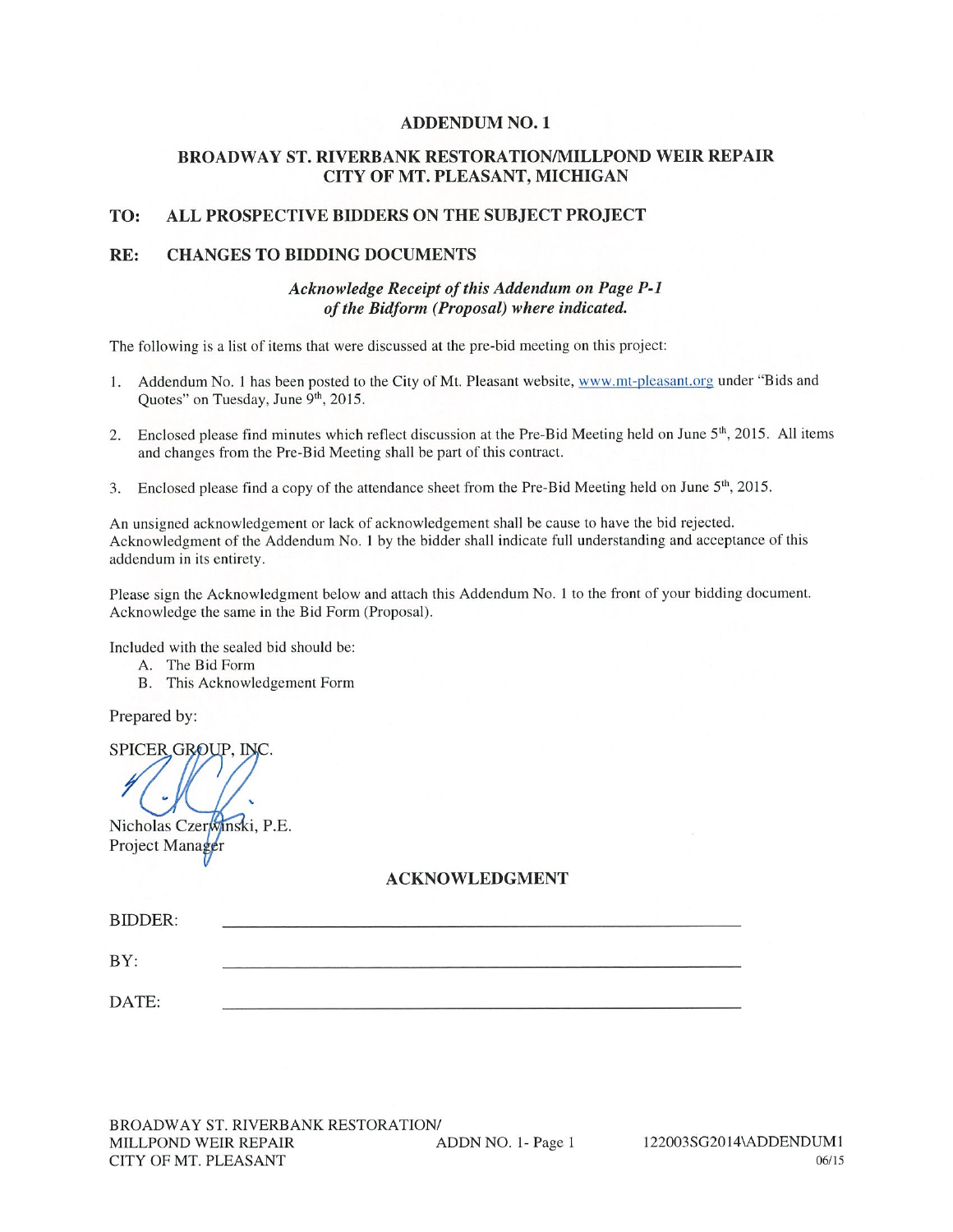# **Broadway Street Riverbank Restoration/Millpond Weir Repair City of Mt. Pleasant Department of Public Works and Parks and Public Places**

### **Mandatory Pre-Bid Meeting 10:00 A.M., June 5th, 2015**

# Meeting Minutes

#### I. Introductions

### II. Sign-In Sheet – **See Attached**

- This meeting will entail general overview of project, construction schedule, specific items on plans and specifications, and questions and answers.
- This is a Mandatory Pre-Bid Meeting. Only those in attendance will be allowed to bid on the project. Your signature on the sign-in sheet acknowledges your presence at this meeting.
- An addendum will be issued as a result of this Pre-Bid Meeting.
- Ask questions at any time.

## III. Project Overview

- Project has been separated into 2 divisions
	- o Contractors may bid on one or both divisions
	- o Divisions will be totaled separately and may be awarded individually or as a single contract at the Owner's discretion
	- o A line item has been included for the contractor to provide a credit to the project to reflect cost saving, if any, if both projects are awarded to a single contractor.
- Division A Broadway Street Riverbank Restoration Summary of Work:
	- o **Engineer's Estimate: \$197,650.00**
	- o Installation of riprap on river bank and toe of slope
	- o Replacement of existing fence
	- o Replacement of existing sidewalk
	- o Site Clearing
	- o Tile outlet Repairs
	- o Includes Alternate Bid item for installation of storm sewer manhole and outlet
- Division B Millpond Weir Repairs Summary of Work:

### o **Engineer's Estimate: \$148,285.00**

- o Removal of existing field stone from weirs
- o Placement of new riprap on weirs
- o Placement of salvaged field stone on weirs
- o Installation of riprap on toe of slope
- o Installation of soil erosion control fabric
- IV. Project Schedule
	- $\bullet$  Bid Letting June 16, @ 1:30 P.M. at City Hall
	- Expected Notice to Proceed late June 2015
	- Work must be substantially complete within 4 weeks of start of construction
	- Substantial Completion: no later than October 1, 2015
	- Final Completion: no later than October 14, 2015
	- Liquidated Damages \$500.00 per day from substantial completion date.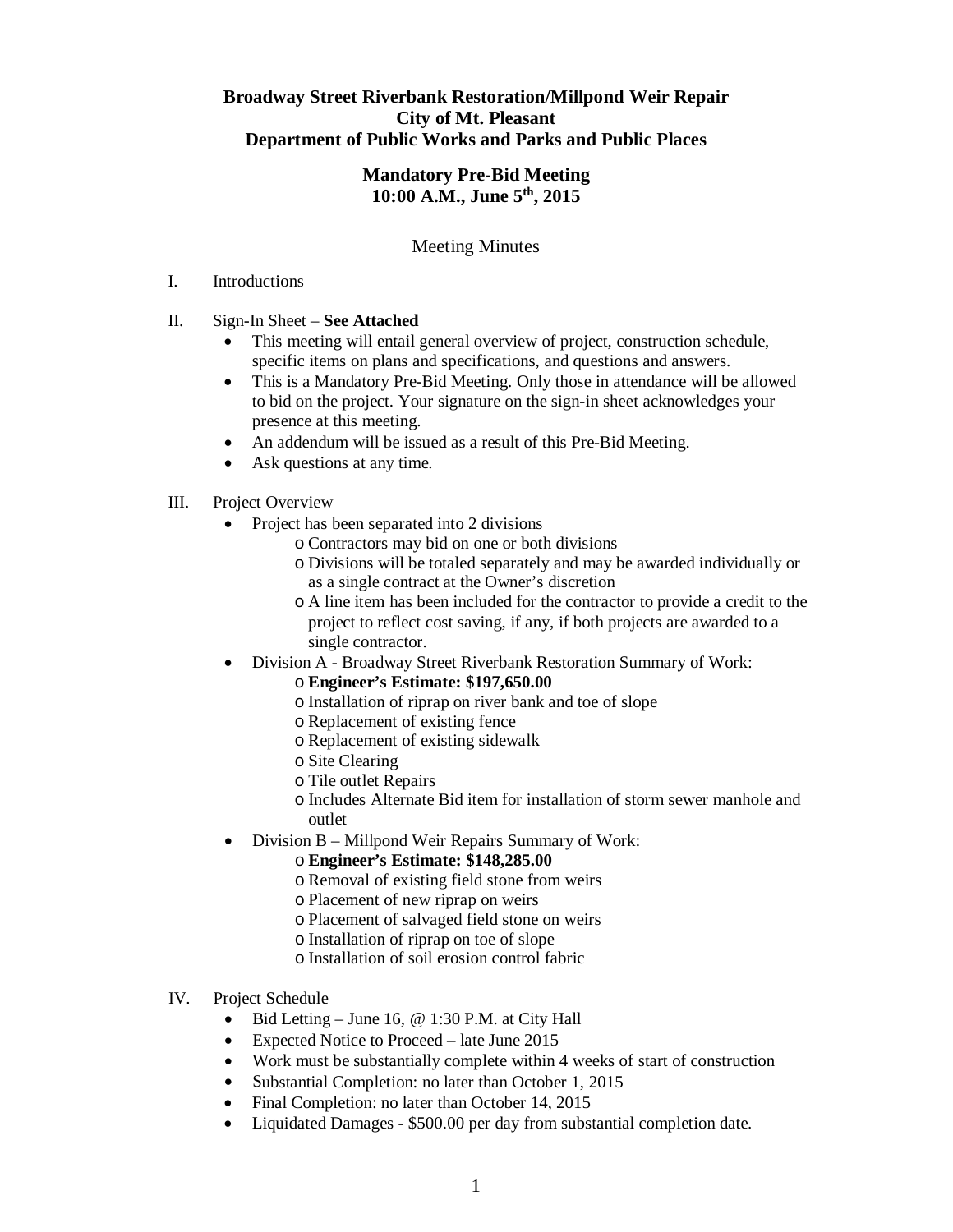- V. Payment
	- In accordance with Payment Schedule No. 2 of Act No. 524 of Public Acts of 1980, Payment requests shall be limited to three or fewer payments less ten percent (10%) retained on each payment request, except for the final payment, which shall include all amounts previously retained. Payment requests will only be permitted after completion of fifty percent (50%) of the project, after seventyfive percent (75%) of the project and after one hundred percent (100%) of the project is completed and accepted. No payment request will be made within 30 consecutive days of a previous request.
- VI. Construction Staking and Inspection
	- Staking OWNER will provide through the ENGINEER all construction staking for the project. Except for alternate bid item where contractor will be required to perform any staking necessary to complete the work.
	- Inspection All inspection of the project will be provided by the OWNER'S engineer.
- VII. Permits
	- The City has applied for the MDEQ permit and is awaiting issuance
	- The City is an APA, and no additional Soil Erosion and Sedimentation Control Permit is necessary
	- No permit for working within the City road right-of-way is required but a written traffic control plan will need to be submitted in the form of sketches or a written narrative.
- VIII. Bonds and Insurance
	- $\bullet$  Bid Bond 5% of total bid amount
	- Construction Performance Bond
	- Construction Payment Bond
	- Insurance Requirements per City Standards (in specifications)
- IX. Soil Erosion, Sediment Control and Clean-Up
	- Install Soil Erosion and Sedimentation Control Measures as shown on plans
	- All lawn areas provided with a minimum of 4" screened top soil, landscape graded and hydro-seeded.
	- All debris to be removed from site.
- X. Review Plans and Specifications with Contractor
	- Sheet  $1$  Cover Sheet (Both Divisions)
	- Sheet  $2 -$  Site Overview & SESC Plans (Both Divisions)
	- Sheet 3 Plan View and Cross Section Details for River Bank (Division A)
	- Sheet  $4 Cross$  Sections for River Bank (Division A)
	- Sheet  $5$  Plan and Profile for Weirs (Division B)
	- Sheet  $6 Cross Sections$  for Weirs (Division B)
	- Sheet  $7 -$  Miscellaneous Details (Both Divisions)
- XI. Summary of Bid Items
	- Basis of Measurement and Basis of Payment See attached basis of measurement and basis of payment summary.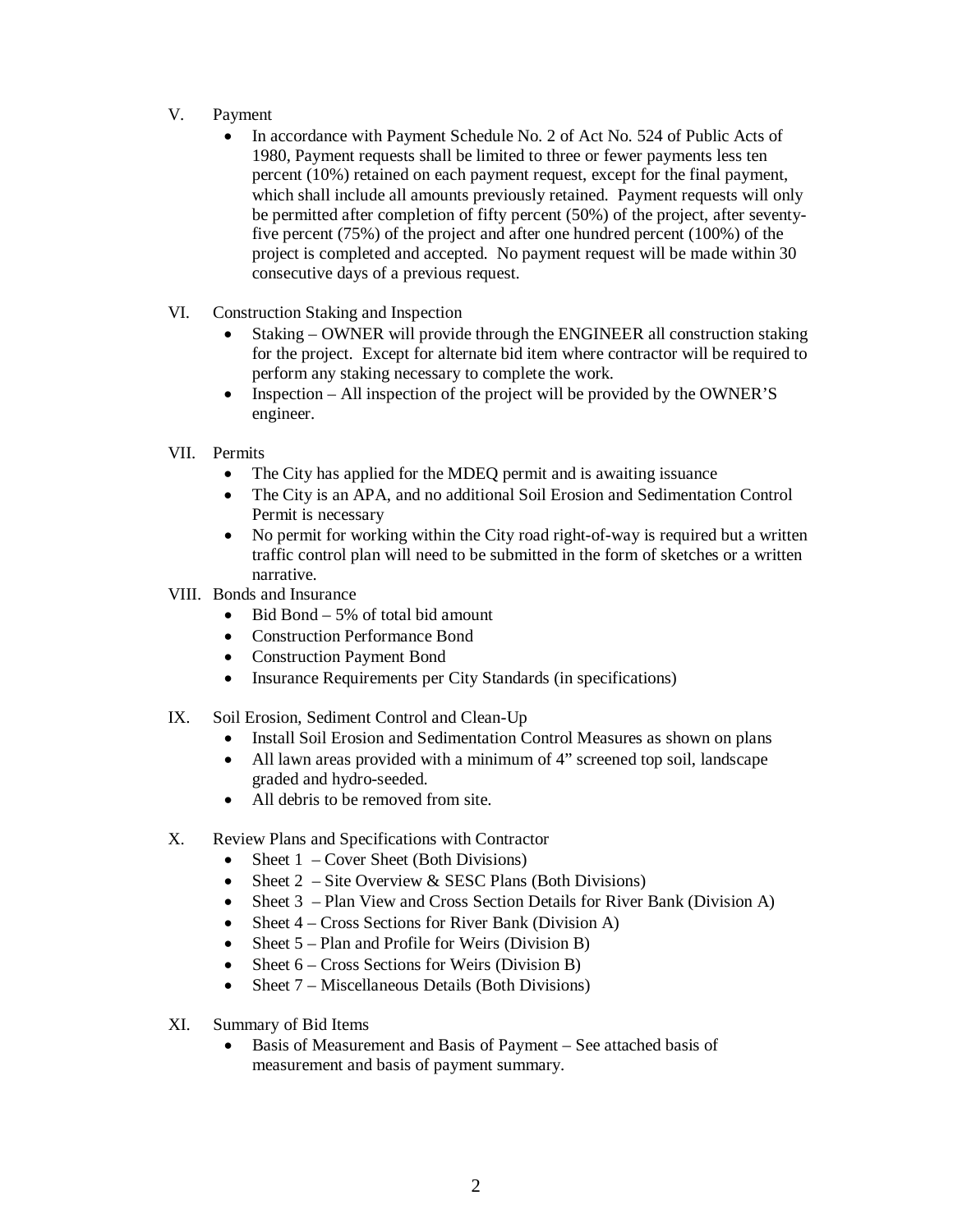#### XII. Contractor Bids

- Bids are due June 16, 1:30 P.M. @ City Hall
- An addendum will be issued as a result of this meeting.
- Bid bond
- Signed addendum
- Acknowledge addendum on bid form
- Sign bid form

#### XIII. Contact

City of Mt. Pleasant Contact: Stacie Tewari, P.E. (989) 779-5404 stewari@mt-pleasant.org

Spicer Group Contact: Nicholas Czerwinski, P.E. (989) 529-0256 nickc@spicergroup.com

- XIV. Questions or Comments
	- **All subsequent questions following the meeting are to be emailed to Stacie Tewari at the City of Mt. Pleasant.**
	- **All questions that may result in an addendum need to be received by Thursday, June 11th. Addendums answering any questions will be issued on the City's Bidding website.**
	- **Tree stumps, unchipped brush and all other debris are to be disposed of by the contractor off site. Logs cut in 8 foot lengths, woodchips and excess or unsuitable field stone may be hauled off site or disposed of at the city cemetery. Excavated soil may be hauled off site or disposed of at city airport.**
	- **Do not excavate full length of weir sheet piling into banks. Weirs are to be excavated as shown on plans. Maximum cut for removal of stone on weirs to be approximately 2 feet.**
	- **Work for Division B shall be completed with water flowing.**
	- **Contractor is responsible for removal of fallen trees that have collected at weirs as part of site clearing bid item.**
	- **Weir riprap to be bid per linear foot of weir measured perpendicular to river. Estimated length of 482 LF is as shown on plans and is not based on original length of weir/sheet piling originally installed.**
	- **Access to weirs from parking lot at the end of Leaton St. Clear trees as needed to access weirs along West bank. Any areas disturbed shall be repair as part of cleanup and restoration bid item. Access to east bank of weirs may be completed by driving on top of weirs.**
	- **No filter fabric shall be used on weirs. Fabric is to be installed on toe of slope and bank protection only, as shown on plans.**
	- **Site clearing bid item for Division A includes the North bank only and any deadfall in river bottom along toe of slope (Does not include South bank).**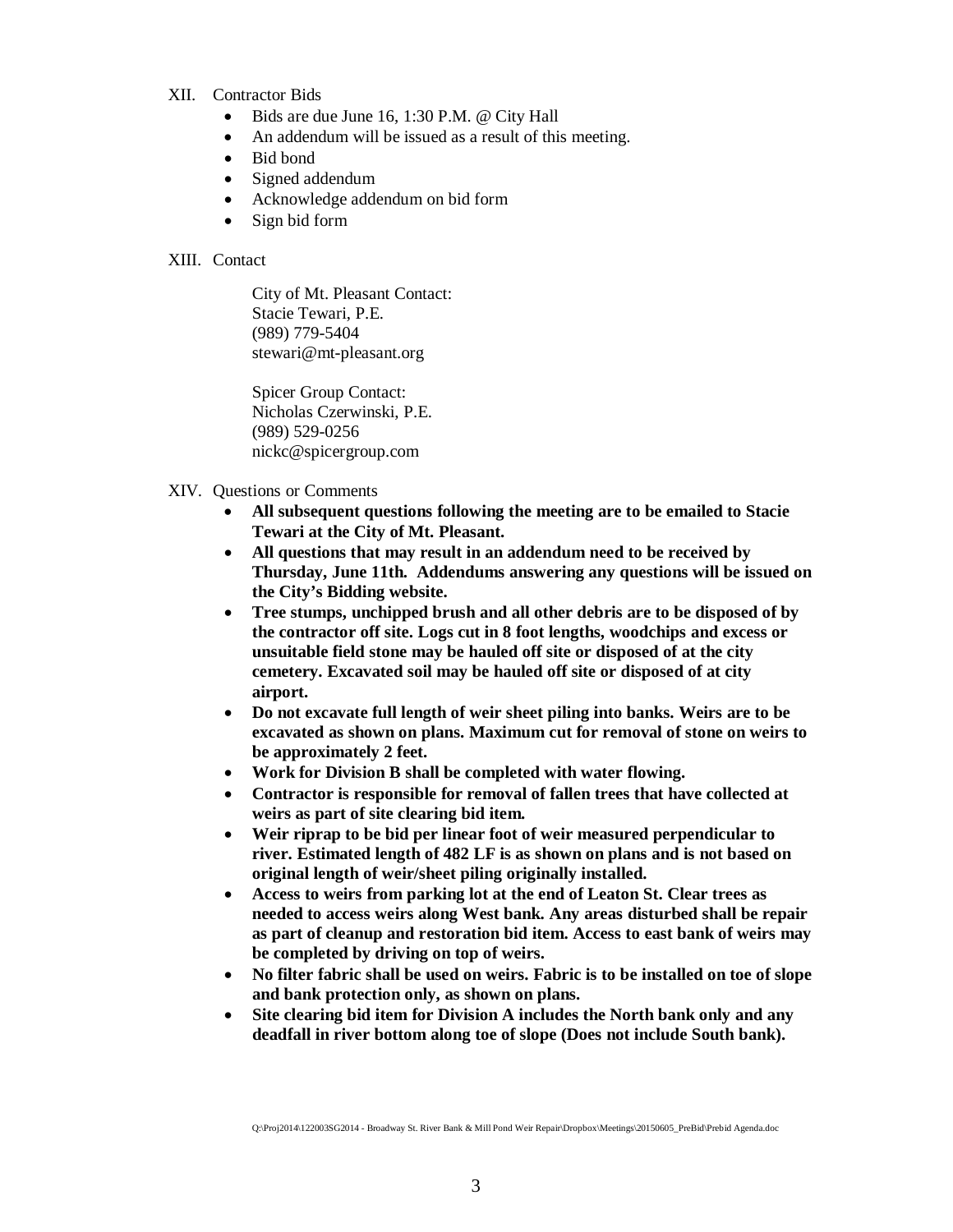#### **BROADWAY ST. RIVERBANK RESTORATION/MILLPOND WEIR REPAIR**

# **BASIS OF MEASUREMENT AND BASIS OF PAYMENT SUMMARY**

# **DIVISION A BROADWAY ST. RIVER BANK REPAIR**

| 1. | 175          | Lin. Ft. | <b>Riprap Bank Protection</b><br>Basis of Measurement: At the unit price bid per<br>linear foot, as stated in the proposal.<br>Basis of Payment: Includes all labor, equipment<br>and materials for installation of filter fabric,<br>placement of riprap, excavation, and grading to<br>approved required contours. Riprap to extend from<br>river bank toe of slope to top of bank as shown on<br>plans.                                                                                                            |
|----|--------------|----------|-----------------------------------------------------------------------------------------------------------------------------------------------------------------------------------------------------------------------------------------------------------------------------------------------------------------------------------------------------------------------------------------------------------------------------------------------------------------------------------------------------------------------|
| 2. | 150          | Lin. Ft. | Riprap Toe of Slope Protection<br>Basis of Measurement: At the unit price per linear<br>foot, as stated in the proposal.<br>Basis of Payment: Includes material, labor, and<br>equipment for installation of filter fabric, placement<br>of riprap, excavation, and grading to provide<br>required contours. Toe of slope riprap is paid based<br>on five (5) linear feet of placement on bank for<br>Division B only. Riprap is to extend from toe of<br>slope up to top of existing erosion for Division A<br>only. |
| 3. | $\mathbf{1}$ | Lump Sum | Spoil Hauling<br>Basis of Measurement: At the lump sum bid price<br>as stated in proposal.<br>Basis of Payment: Includes material, labor, and<br>equipment to load/unload and haul excavated spoils<br>generated during installation of riprap. Spoils are to<br>be hauled to area designated by City. Also includes<br>hauling of excess or unsuitable field stone in<br>Division B.                                                                                                                                 |
| 4. | 1,500        | Sq. Ft.  | <b>Remove Existing Sidewalk</b><br>Basis of Measurement: At the unit bid price per<br>square foot, as stated in the proposal.<br>Basis of Payment: Includes all material, labor, and<br>equipment to remove and dispose of the existing<br>sidewalk.                                                                                                                                                                                                                                                                  |
| 5. | 1,500        | Sq. Ft.  | Concrete Sidewalk<br>Basis of Measurement: At the unit bid price per<br>square foot, as stated in the proposal.<br>Basis of Payment: Includes all associated material,<br>labor, equipment, excavation, bedding materials,<br>filling, placing, and finishing.                                                                                                                                                                                                                                                        |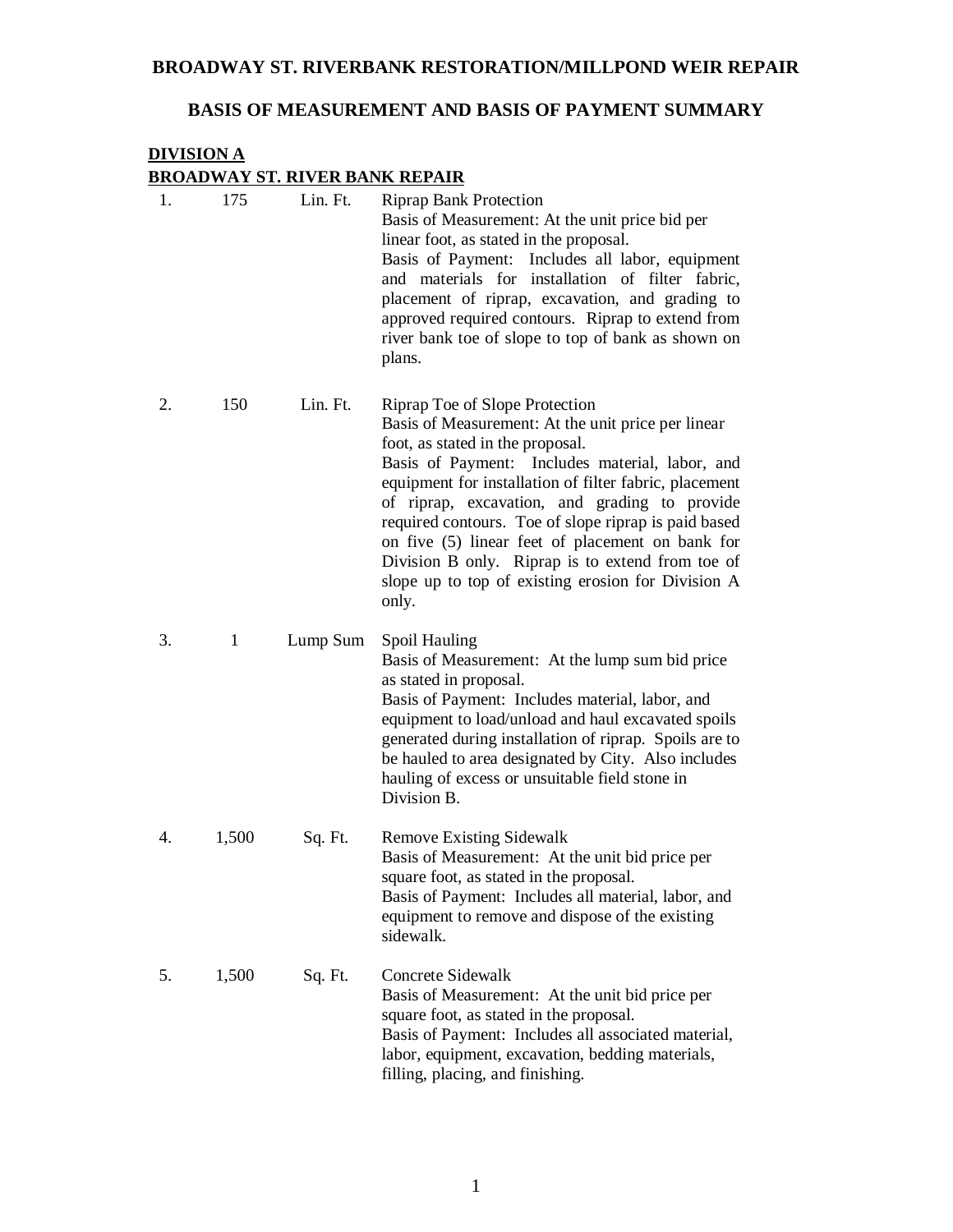| 6.         | 1      | Lump Sum     | Site Clearing & Debris Removal<br>Basis of Measurement: At the lump sum price bid<br>for site clearing, and debris removal as stated in the<br>Proposal.<br>Basis of Payment: Includes material, labor, and<br>equipment for clearing of site, disposing, loading<br>and removing waste material, and as indicated in<br>specifications and/or drawings, loading and<br>removing of salvageable and unsalvageable<br>structures, removing stumps and root balls,<br>chipping of trees.                                              |
|------------|--------|--------------|-------------------------------------------------------------------------------------------------------------------------------------------------------------------------------------------------------------------------------------------------------------------------------------------------------------------------------------------------------------------------------------------------------------------------------------------------------------------------------------------------------------------------------------|
| 7.         | 300    | Lin. Ft.     | <b>Remove Existing Fence</b><br>Basis of Measurement: At the unit bid price per<br>lineal foot, as stated in the proposal.<br>Basis of Payment: Includes material, equipment,<br>and labor to completely remove and dispose of the<br>existing fence.                                                                                                                                                                                                                                                                               |
| 8.         | 300    | Lin. Ft.     | 4' High Chainlink Fence<br>Basis of Measurement: At the unit price per lineal<br>foot, as stated in the proposal.<br>Basis of Payment: Includes labor, material, and<br>equipment to install the chain link fence and fence<br>posts complete as indicated on the drawings. Fence<br>to be installed shall be all new material.                                                                                                                                                                                                     |
| 9.         | 300    | Sq. Yds.     | North American Green C-350<br>Basis of Measurement: At the unit price bid per<br>square yard, as stated in the proposal.<br>Basis of Payment: Includes all labor, excavation,<br>materials, equipment, and staples/stakes to install<br>erosion control blanket for bank stabilization using<br>the manufacturer's suggested "D" staple pattern,<br>per manufacturer's specifications. Square yardage is<br>paid by area of ground or river bank covered not by<br>square yardage of material used to complete the<br>installation. |
| 10.<br>11. | 1<br>1 | Each<br>Each | 18" Tile Outlet Repair<br>8" Tile Outlet Repair<br>Basis of measurement: At the unit price bid for<br>each, as stated in the proposal.<br>Basis of payment: Includes material, labor,<br>equipment for installation, rodent guard, connection<br>to existing tile, a minimum of 14 feet of pipe, filter<br>fabric, and concrete.                                                                                                                                                                                                    |
| 12.        | 1      | Lump Sum     | Seeding, Fertilizing, and Mulching<br>Basis of Measurement: At the lump sum unit price,<br>as stated in the proposal.<br>Basis of Payment: Includes labor, equipment, and<br>material necessary to seed this project complete,<br>which includes finished grading, topsoil, sub-soil,<br>daily seeding, watering, and maintenance to provide<br>for uniform grass growth and any re-seeding and                                                                                                                                     |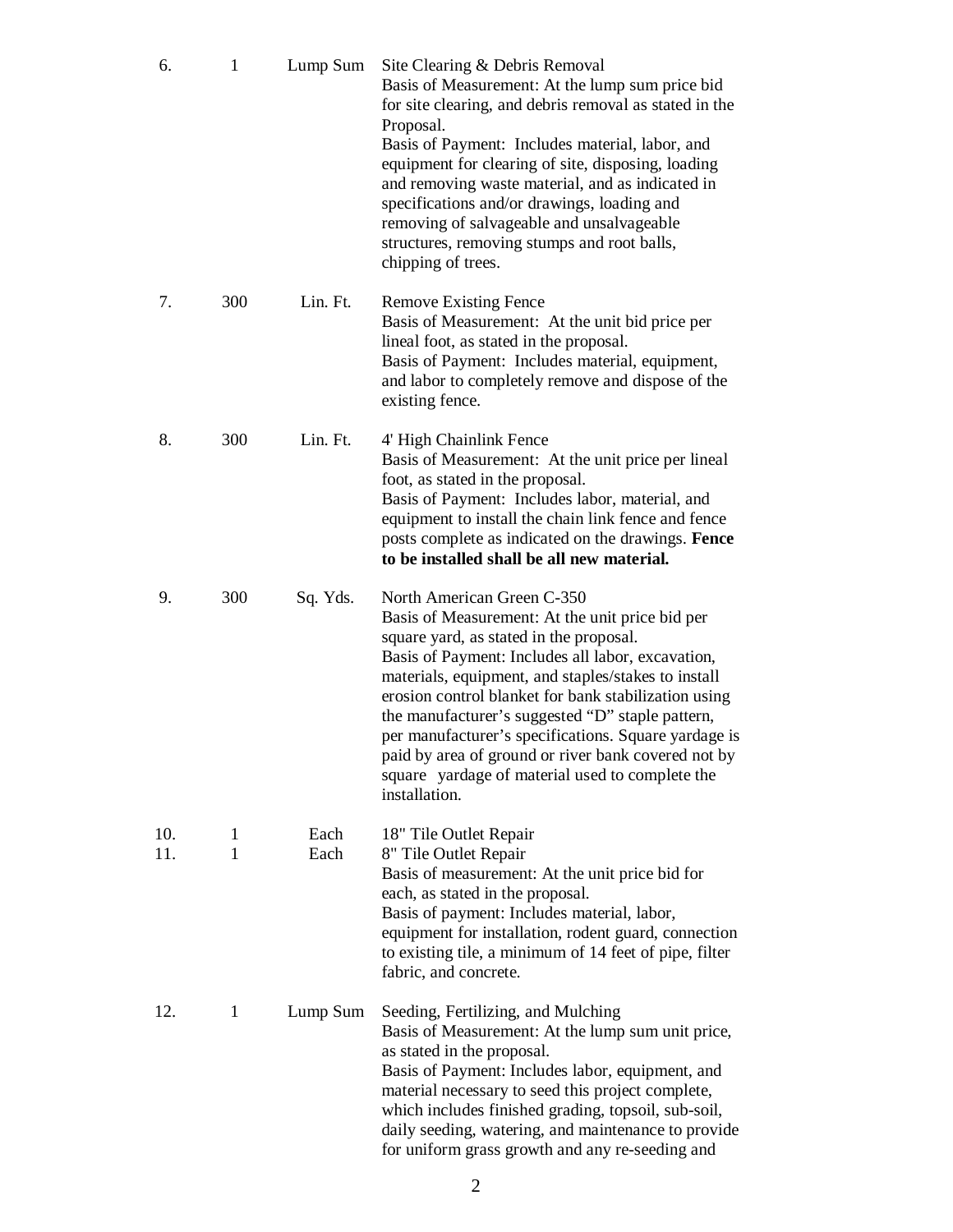|     |   |          | erosion repair. Includes hydroseeding of river<br>along roads and yard areas. Re-seeding and erosion<br>repair is included to provide for uniform grass<br>growth at the completion of the project and up to a<br>one-year period after completion.                     |
|-----|---|----------|-------------------------------------------------------------------------------------------------------------------------------------------------------------------------------------------------------------------------------------------------------------------------|
| 13. | 1 | Lump Sum | Cleanup and Restoration<br>Basis of Measurement: At the lump sum unit price,<br>as stated in the proposal.<br>Basis of Payment: Includes material, equipment,<br>and labor to clean up and restore the project to<br>original condition or better, grading and topsoil. |
| 14. | 1 | Lump Sum | <b>Traffic Control</b><br>Basis of Measurement: Included in lump sum bid<br>for traffic control.<br>Basis of Payment: All required traffic regulations to<br>meet the requirements of the authority having<br>jurisdiction.                                             |

#### **DIVISION B MILL POND WEIR REPAIRS**

| 15. | 5            | Each     | Remove Existing Field Stone from Ex. Weir<br>Basis of Measurement: Included in the unit price<br>per each weir, as stated in the proposal.<br>Basis of Payment: Includes material, labor, and<br>equipment to remove the existing field stone from<br>each of the five weirs as shown in the details. Note<br>this includes excavation required to place a<br>minimum of a $2 \pm$ foot thick layer of riprap on the<br>weir as shown in the details. Existing stone may<br>remain if it is not required to be removed to achieve<br>desired riprap geometry and riprap thickness. |
|-----|--------------|----------|------------------------------------------------------------------------------------------------------------------------------------------------------------------------------------------------------------------------------------------------------------------------------------------------------------------------------------------------------------------------------------------------------------------------------------------------------------------------------------------------------------------------------------------------------------------------------------|
| 16. | $\mathbf{1}$ | Lump Sum | Spoil Hauling<br>Same as Division A                                                                                                                                                                                                                                                                                                                                                                                                                                                                                                                                                |
| 17. | 482          | Lin. Ft. | Riprap Fill at Weirs<br>Basis of Measurement: Included in unit price bid<br>per lineal foot of weir, as stated in the proposal.<br>Basis of Payment: Includes material, labor, and<br>equipment for placement of riprap at each of the<br>five existing weirs at the proposed geometry and<br>elevations as shown on the plans.                                                                                                                                                                                                                                                    |
| 18. | 5            | Each     | Place Salvaged Field Stone on Weir<br>Basis of Measurement: At the unit price per each<br>weir, as stated in the proposal.<br>Basis of Payment: Includes material, labor, and<br>equipment to place salvaged field stone with<br>minimum dimensions exceeding 12" in diameter in<br>the upper 12" of riprap fill at weirs. The intent is to<br>mix some field stone in with the proposed riprap in<br>areas above the water to enhance the appearance of<br>the weir. The weir shall not be completely covered<br>in field stone.                                                  |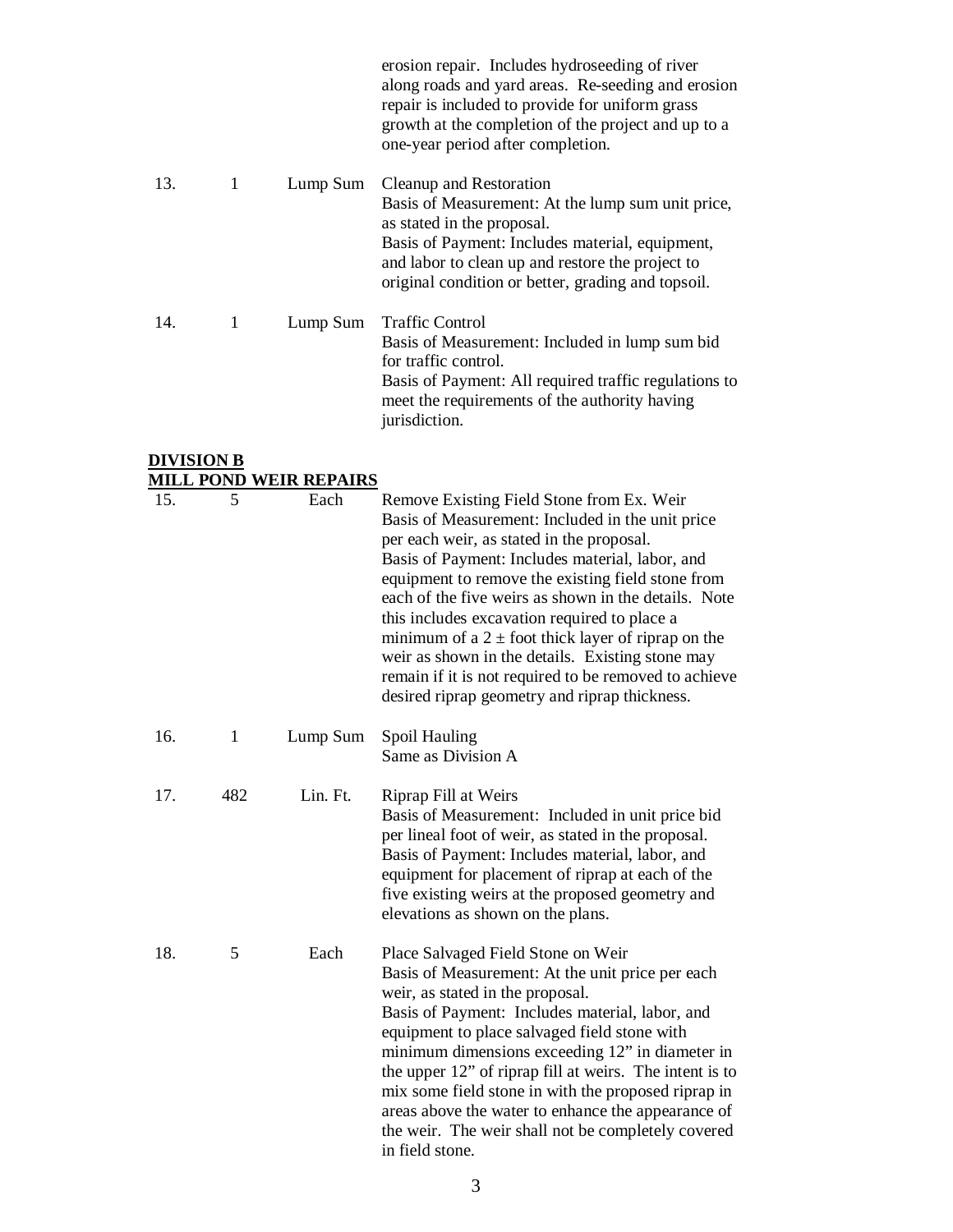| 19. | 1   | Lump Sum | Site Clearing and Debris Removal<br>Same as Division A   |
|-----|-----|----------|----------------------------------------------------------|
| 20. | 385 | Lin. Ft. | Riprap Toe of Slope Protection<br>Same as Division A     |
| 21. | 475 | Sq. Yds. | North American Green C-350<br>Same as Division A         |
| 22. | 1   | Lump Sum | Seeding, Fertilizing, and Mulching<br>Same as Division A |
| 23. | 1   |          | Lump Sum Cleanup and Restoration<br>Same as Division A   |

# **DIVISION A - ALTERNATE BID ITEM**

| 24. |  | Lump Sum Install new Storm Sewer Manhole and Outlet     |
|-----|--|---------------------------------------------------------|
|     |  | Basis of measurement: At the lump sum price bid as      |
|     |  | stated in the proposal.                                 |
|     |  | Basis of payment: Includes all material, labor,         |
|     |  | equipment to complete the following work:               |
|     |  | Locate and excavate the existing storm sewer outlet.    |
|     |  | Any staking required to complete the proposed           |
|     |  | work.                                                   |
|     |  | Install 4' diameter manhole on existing storm sewer.    |
|     |  | Remove all existing storm sewer downstream of           |
|     |  | proposed manhole.                                       |
|     |  | Install new CMP storm sewer outlet pipe from            |
|     |  | manhole to river.                                       |
|     |  | All associated restoration for the installation         |
|     |  | described above that is above and beyond the base       |
|     |  | project scope.                                          |
|     |  | *Note this alternate bid item is in lieu of not in      |
|     |  | addition to the 18" tile outlet repair in the base bid. |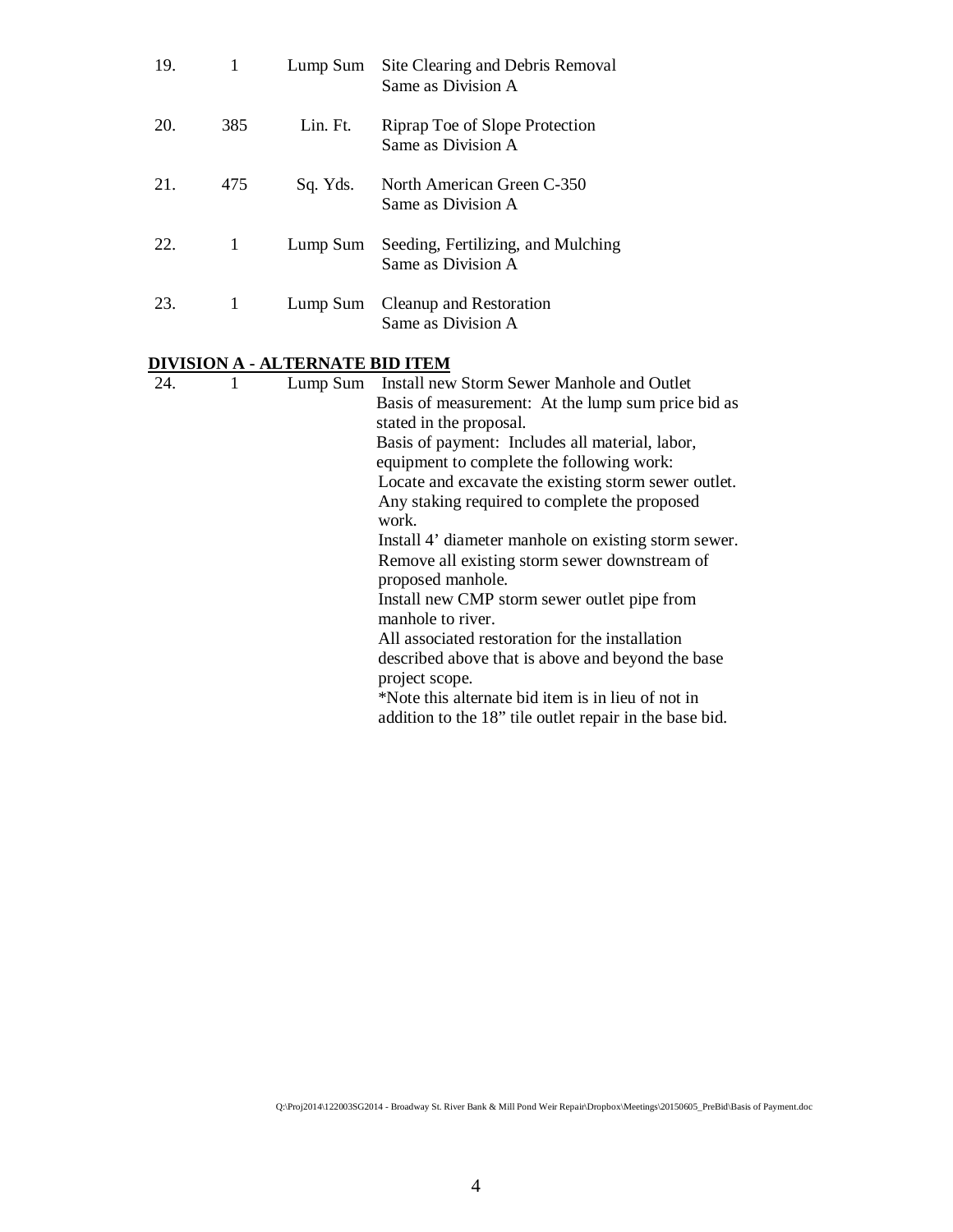# SIGN- IN SHEET Broadway St. Riverbank Restoration/Millpond Weir Repair<br>City of Mt. Pleasant<br>Mandatory Pre-bid Conference 10:00 A.M., June 5th, 2015

 $\mathcal{S}^{\mathbb{R}}$ 

|                 | <b>NAME / TITLE</b>                                 | <b>COMPANY</b>           | <b>MAILING ADDRESS</b>                                                                                                                                                                                                                                             | PHONE/FAX/E-MAIL                                                                                                                                                                                                                                                                                                       |
|-----------------|-----------------------------------------------------|--------------------------|--------------------------------------------------------------------------------------------------------------------------------------------------------------------------------------------------------------------------------------------------------------------|------------------------------------------------------------------------------------------------------------------------------------------------------------------------------------------------------------------------------------------------------------------------------------------------------------------------|
| 1.              | Bob Krozek                                          | K+K contracting the      | $3597$ N VAN $\Delta$ YKK                                                                                                                                                                                                                                          | $P: 989874 - 6535$                                                                                                                                                                                                                                                                                                     |
|                 | fresident                                           |                          | $7.10 - 48432$                                                                                                                                                                                                                                                     | $F: 989$ $874-1535$                                                                                                                                                                                                                                                                                                    |
|                 | Greg Krozek                                         |                          |                                                                                                                                                                                                                                                                    | $E$ -mail: $R$ K sucke<br>Attho com                                                                                                                                                                                                                                                                                    |
| $\overline{2.}$ | $\mathcal{T}_{\ell}$ for $\mathcal{L}_{\ell}$ . Let | $4000$ man $\frac{2}{3}$ | $B$ u $\times$ // $B$ Z $-$                                                                                                                                                                                                                                        | $P: \frac{1}{2}$ $\frac{1}{2}$ $\frac{1}{2}$ $\frac{1}{2}$ $\frac{1}{2}$ $\frac{1}{2}$ $\frac{1}{2}$ $\frac{1}{2}$ $\frac{1}{2}$ $\frac{1}{2}$ $\frac{1}{2}$ $\frac{1}{2}$ $\frac{1}{2}$ $\frac{1}{2}$ $\frac{1}{2}$ $\frac{1}{2}$ $\frac{1}{2}$ $\frac{1}{2}$ $\frac{1}{2}$ $\frac{1}{2}$ $\frac{1}{2}$ $\frac{1}{2}$ |
|                 | (Tom Hicks)                                         | (Wonsey)                 | $\left\langle \int_{0}^{\infty}\int_{\mathbb{R}^{2}}\left f\left(t\right)\right ^{2}dt\right\rangle =\left\langle \int_{0}^{\infty}\left f\left(t\right)\right ^{2}dt\right\rangle =\left\langle \int_{0}^{\infty}\left f\left(t\right)\right ^{2}dt\right\rangle$ | $\mathbf{F}\otimes\mathbb{R}^n\searrow\mathbb{R}^n\preceq\mathbb{Z}\otimes\mathbb{R}^n$<br>E-mail:                                                                                                                                                                                                                     |
|                 |                                                     |                          | - 4(8 S) -                                                                                                                                                                                                                                                         |                                                                                                                                                                                                                                                                                                                        |
|                 | Bo Dunkle                                           | Central MI Cont.         | bodunkle@yahoo.com                                                                                                                                                                                                                                                 | $P: 989 - 429 - 7436$<br>$F: 989 - 589 - 9667$                                                                                                                                                                                                                                                                         |
|                 |                                                     |                          | 1301 Commerce Dr.<br>Farnell MI 48622                                                                                                                                                                                                                              | E-mail:                                                                                                                                                                                                                                                                                                                |
|                 | LORI HASH                                           | Robbin Havsh EXCAVAting  | $9395$ S. Clare Ave                                                                                                                                                                                                                                                | P: $989 - 386 - 2752$                                                                                                                                                                                                                                                                                                  |
|                 |                                                     |                          | $Clav$ $mt-48617$                                                                                                                                                                                                                                                  | $F: 989 - 386 - 2639$<br>E-mail:                                                                                                                                                                                                                                                                                       |
|                 |                                                     |                          |                                                                                                                                                                                                                                                                    | aarond harshexcovating                                                                                                                                                                                                                                                                                                 |
| 5.              | ALEX FULLER                                         | MCGUIRK SANTS-           | 510 W. PICKARD ST.                                                                                                                                                                                                                                                 | $P: 969 - 772 - 1309$                                                                                                                                                                                                                                                                                                  |
|                 |                                                     | $G$ RAYEL, $/\kappa$     | MT. PLEUSANT, MI                                                                                                                                                                                                                                                   | F: 989-713-4393                                                                                                                                                                                                                                                                                                        |
|                 |                                                     |                          | $488\%$                                                                                                                                                                                                                                                            | E-mail:<br>ALEX FULLER@MCGUIRK<br><b>SHND.COM</b>                                                                                                                                                                                                                                                                      |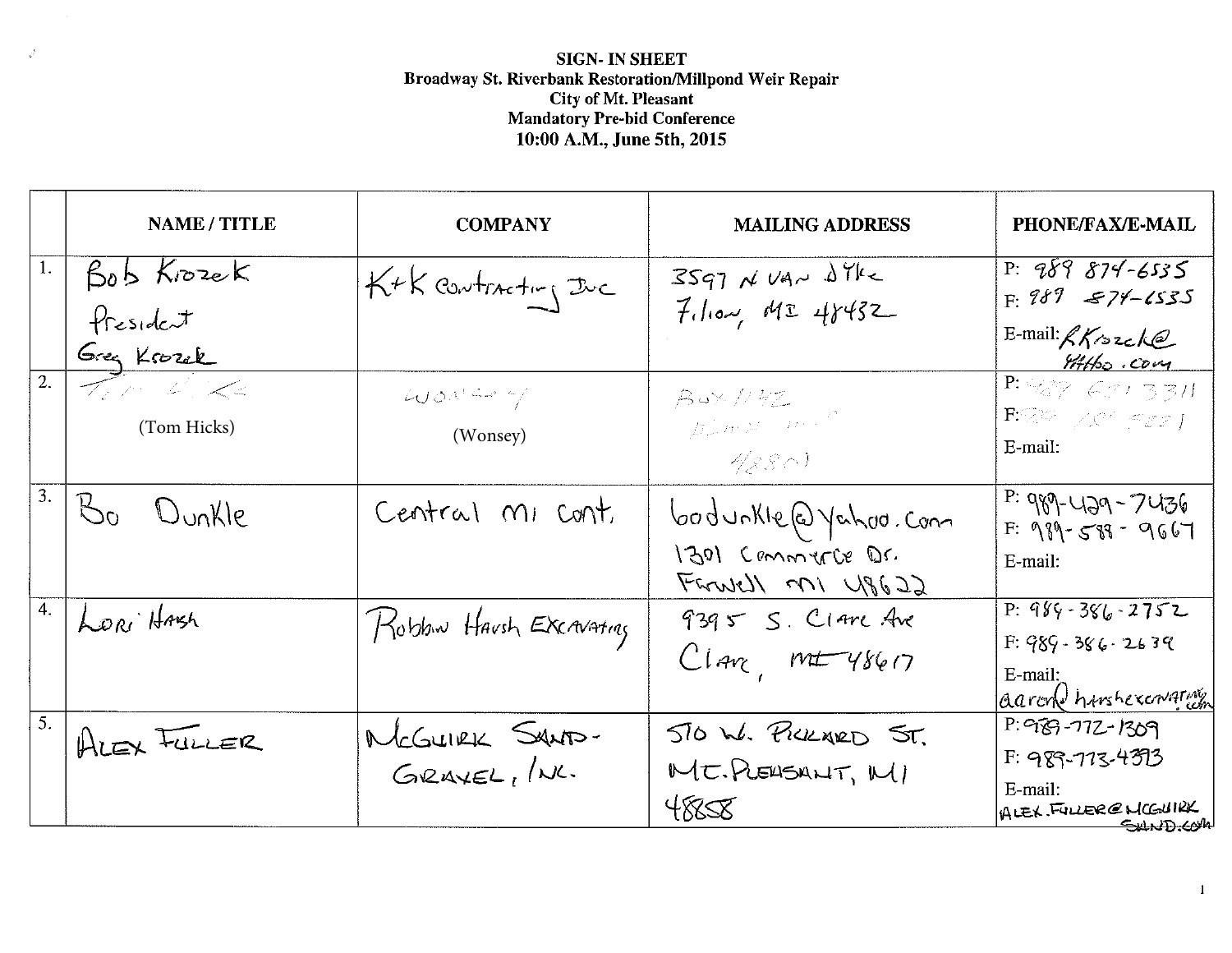# **SIGN- IN SHEET Broadway St. Riverbank Restoration/Millpond Weir Repair**<br>City of Mt. Pleasant<br>Mandatory Pre-bid Conference 10:00 A.M., June 5th, 2015

 $\gamma$ 

 $\mathcal{A}^{\prime}$ 

|     | <b>NAME / TITLE</b>                      | <b>COMPANY</b>         | <b>MAILING ADDRESS</b>                        | <b>PHONE/FAX/E-MAIL</b>                                                                    |
|-----|------------------------------------------|------------------------|-----------------------------------------------|--------------------------------------------------------------------------------------------|
| 6.  | Stacu Tewar<br>City Engineer             | City of Ml. Pleasant   | 1303 N. Franklin<br>Mt. Pleasant, Mt<br>48858 | P: $989 - 779 - 5404$<br>E-mail:<br>Steward ntpleasant.org                                 |
|     | 7. BILL BRICKNER<br>CITY OF MT. PLEASANT | CITY OF MIT. PLEASANT  | 1303 N FRANKLIN<br>MT. PLEASANT, MI<br>48858  | $P: (989) 779 - 5407$<br>F:<br>E-mail:<br>bbrickner@ MT-PlEASAnt                           |
| 8.  | Chris Bundy<br>City of Mt. Pleasant ->   |                        | 320 W. Broadway<br>MT-Pleasart, MZ Y8858      | $P: (989)$ 779-5328<br>F:<br>E-mail:<br>cloundy @ mt. Pleasant.org                         |
| 9.  | RON MILLER<br>MILLOR DEVEROPMENT INC     | MILLOR DEVELOPMENT INC | 2700 N. WYMAN ROAD<br>$W$ Ellman, $M1$ 48993  | P: 9896443195<br>F: 989643702<br>E-mail:                                                   |
| 10. | Jim Zalud<br>Isabella Corp               |                        | 2201 Commerce St<br>Mt. Pleasant, MI 48058    | $P: 772 - 5890$<br>$F: 773 - 2978$<br>E-mail: $JZ_3LudP$<br>isabella corporation.<br>$-21$ |

 $\overline{2}$